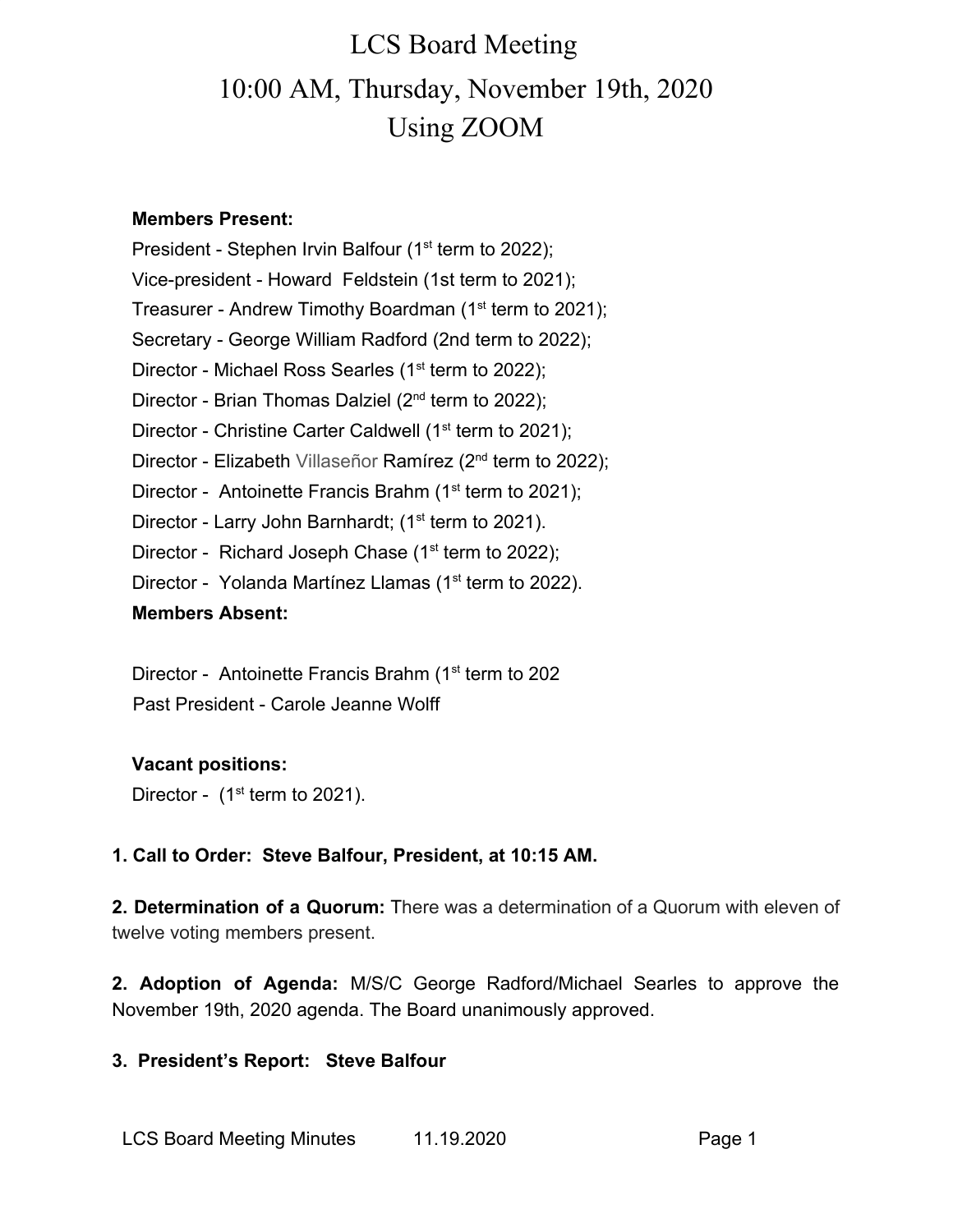Search for an Executive Director: Fifteen candidates have applied. Two selected applicants will be interviewed by the selection committee on Friday November 20th using Zoom.

The LCS Nominating Committee for 2021 has been organized. The initial members are Nancy Creevan (chair), Steve Balfour, and Brian Dalziel.

**Motion** M/S/C Steve Balfour/Howard Feldstein to establish the 2021 Nominating Committee with Nancy Creevan as chair and Steve Balfour and Brian Dalsiel as members. Discussion. The Board unanimously approved. **Motion Carried.**

The President outlined a comprehensive list of skills needed on the LCS Board of Directors.

Special AGM Meeting. Brian Dalziel led the Board through options for a possible Special Assembly.

**Motion** M/S/C Brian Dalziel/Tim Boardman That the Board approve an in person Special Assembly to be held in February, 2021 for the purpose of amending the Constitution to allow for virtual General Assemblies with voting. Discussion. The Board unanimously approved. **Motion Carried.**

## **4. Secretary's Report:** George Radford

- **Approval of the October 15th, 2020 Minutes:** M/S/C Tim Boardman/Howard Feldstein to approve the minutes of the October 15th, 2020 Board meeting. The Board unanimously approved. **Motion Carried.**
- **● Approval of the October 28th, 2020 Special Board Meeting Minutes:** M/S/C Brian Dalziel/Tim Boardman to approve the minutes of the October 28th, 2020 Special Board meeting. The Board unanimously approved. **Motion Carried.**
- The AGM Minutes of August 20, 2020 have been in Mexico City for protocolization since mid-October.
- The familiarization of Board members with using Google Drive is postponed until December. Mike Goss is incapacitated with shingles.

## **5. The Urgency of Now initiative - Team Updates**

Membership - Brian Dalziel

LCS Board Meeting Minutes 11.19.2020 Page 2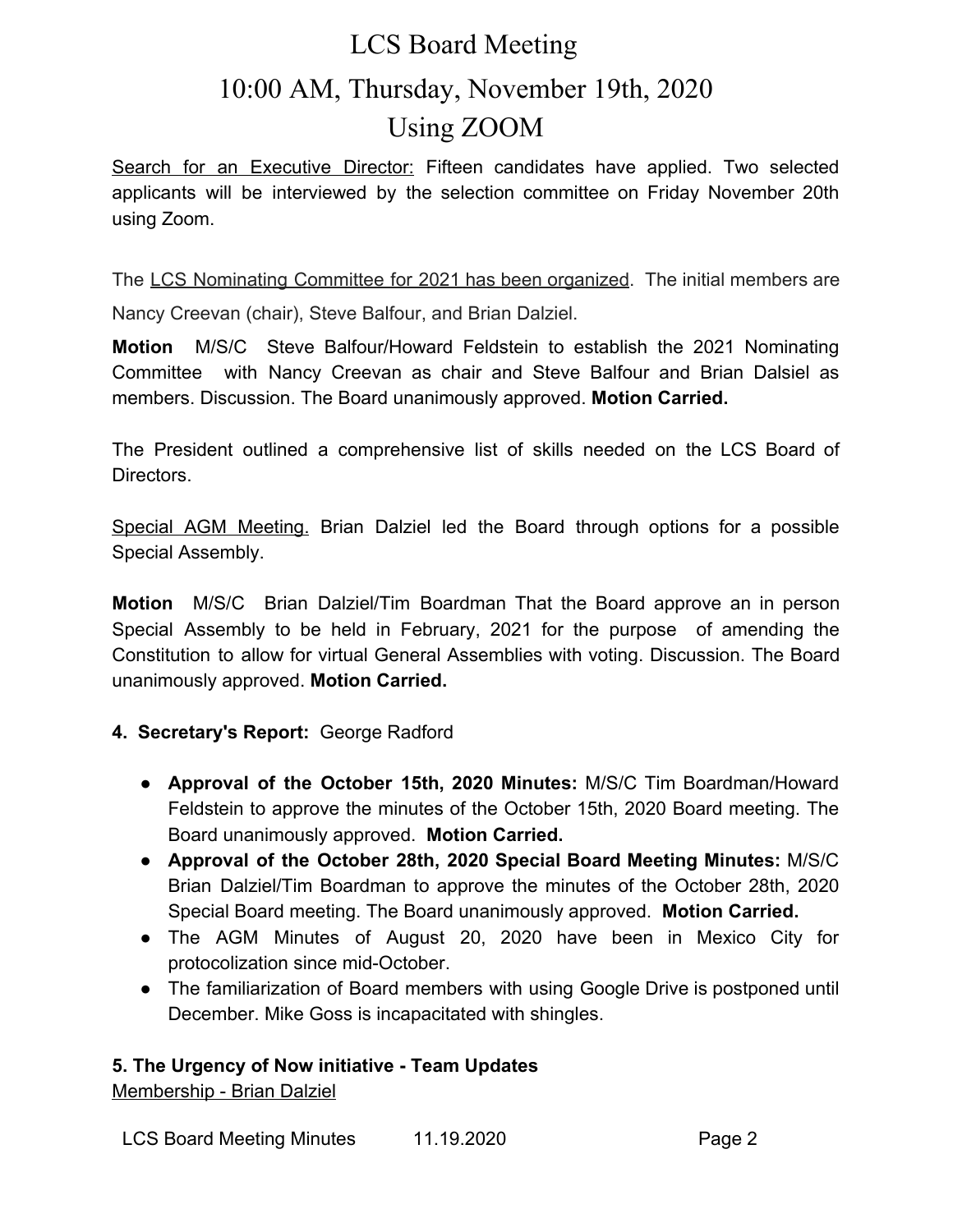Brian Dalziel outlined his plans to identify,, contact and re-enroll lapsed members using a team of LCS volunteers.

#### Fundraising - Steve Balfour

Approximately 2 million pesos has been raised to-date through appeals to members and the community at large.

Events are being planned drawing on talent from Peurta Valharta

Information Technology - Tim Boardman

Applications for Point-of-Sale are being evaluated.

#### Marketing - Larry Barnhardt

Efforts are underway to develop a comprehensive calendar of marketing and communications events.

Expanded use of Social Media is being examined.

#### Community Relations - Larry Barnhardt

The creation of a "Mexican Advisory Council" is underway.

## **6. Executive Director's Report - November, 2020. Steven Balfour**

- Open Circle scheduled to restart on November 22nd with all required safety precautions and using reservations to limit attendance to 75 .
- The Cafe is open. Board members are encouraged to support their business.
- Attendance at the gates was presented.
- Membership statistics were shared..
- **7. Treasurer's report:** Tim Boardman, Treasurer.
	- **●** Month
		- **○** Of the \$487k in revenue, \$311k is Membership & Donations and \$118k is the ad revenue for the Directory.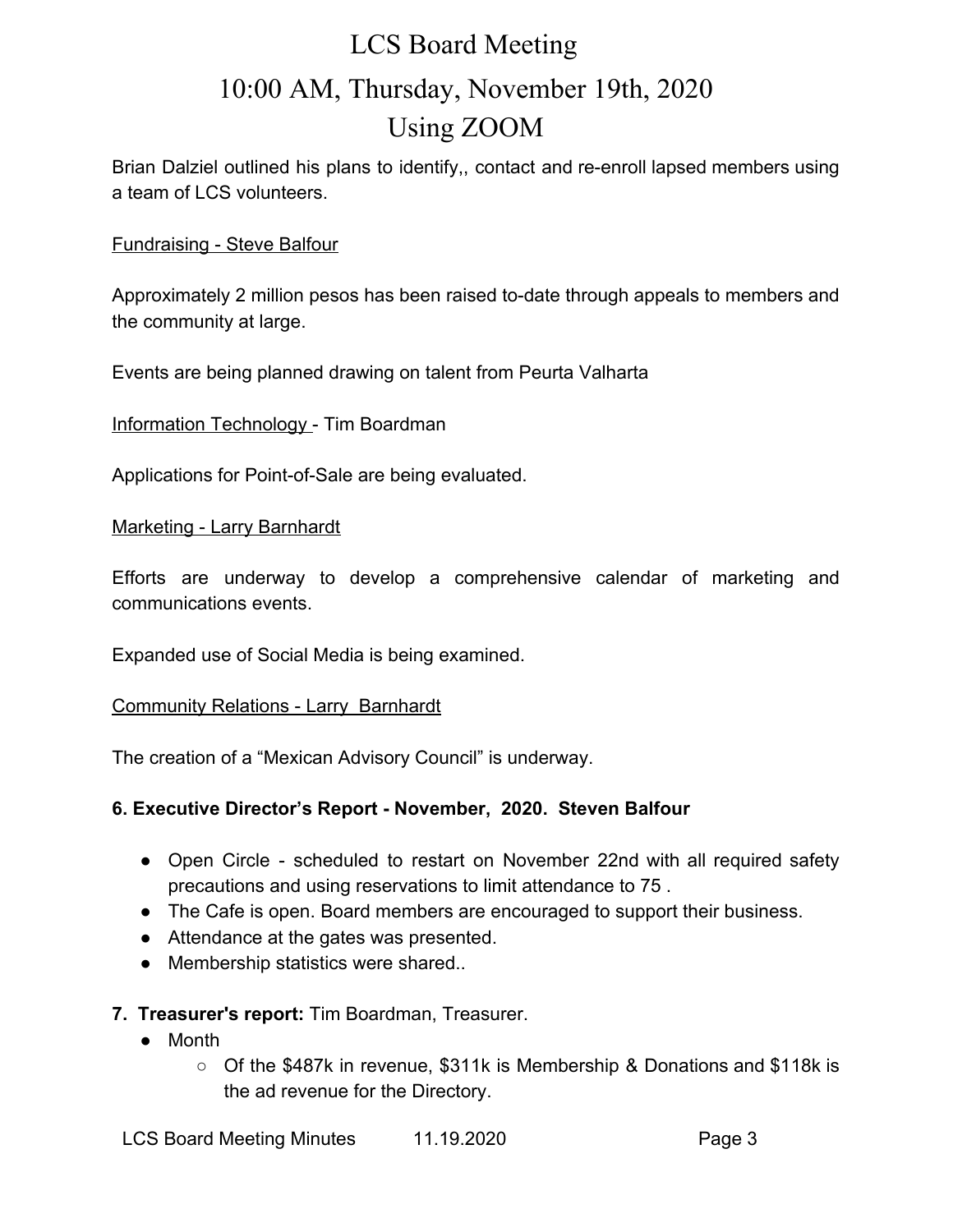- **●** Year-to-date
	- We are very close to breakeven for the year. Unrestricted funds at end of October total \$1156k or about 3 months operations
	- $\Omega$

**Motion** M/S/C George Radford/Howard Feldstein to accept the November, 2020 Treasurer's Board Report, Balance Sheet and other financial reports. Discussion. The Board unanimously approved. **Motion Carried.**

## **2021 Membership fees**

Fees for 2021 will increase by the rate of inflation and do not require a Board motion or AGM approval.

| <u>Type</u>    | 2020   | increase | 2021 fee |
|----------------|--------|----------|----------|
| <b>Basic</b>   | 760.00 | 31.08    | 790.00   |
| 79 and over    | 600.00 | .54      | 620.00   |
| <b>Monthly</b> | 260.00 | 10.63    | 270.00   |

- **8. Standing Committee Reports: No reports this month**
- **Audit Committee**: Brian Dalziel, Chairperson.
- ● **Campus Committee:** Howard Feldstein, Chairperson.
- **Community Committee:** Larry Barnhardt. Chairperson
- **Program Committee**:
- **Fund) Development Committee** George Ra dford, Chairperson.
- **9. Ad Hoc Capital Campaign Committee:** Steve Balfour. No report.